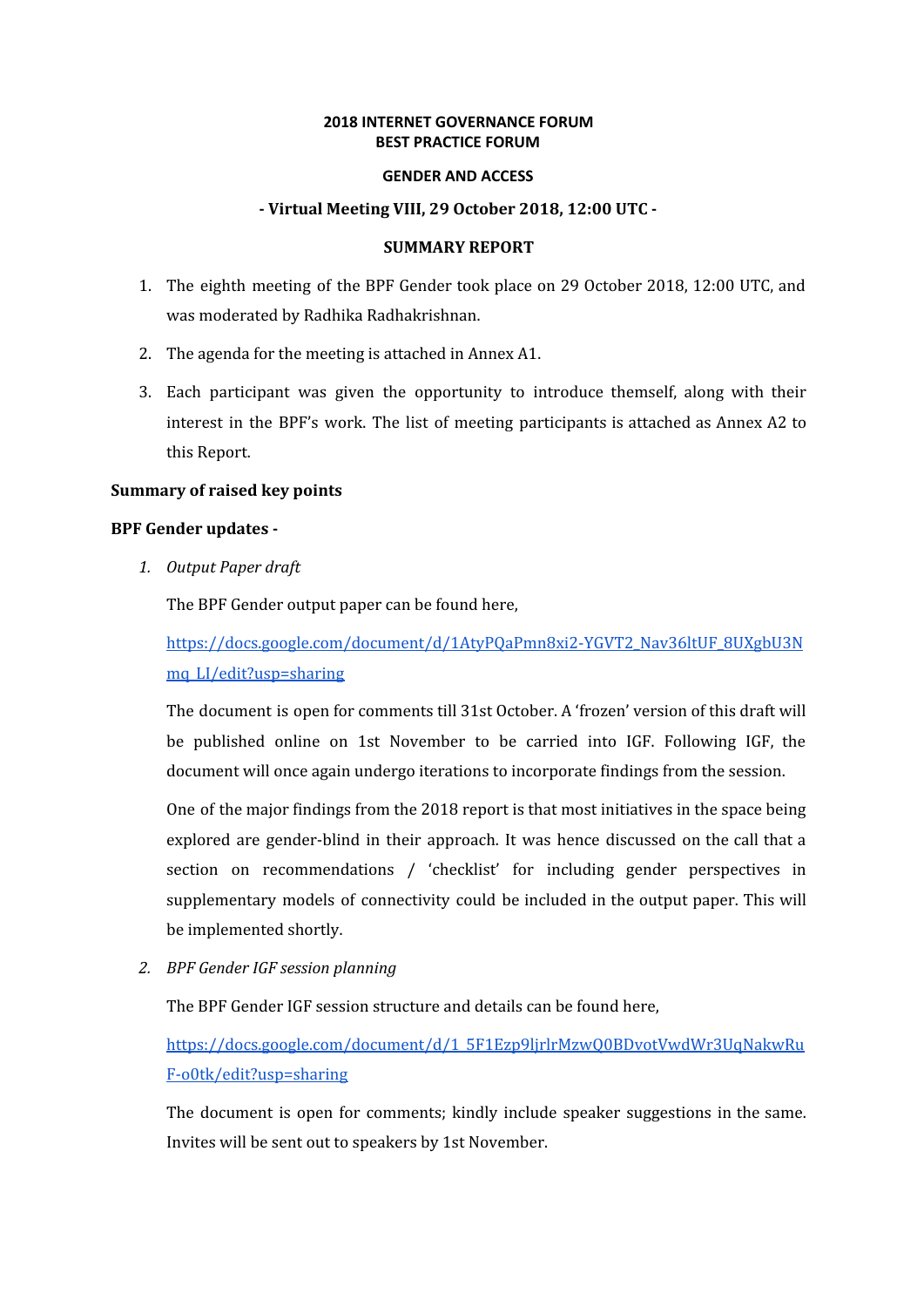# **Annex A1**

# **Meeting Agenda**

- 1. Discussion of BPF Gender output paper draft
- 2. Session planning for IGF

# **Annex A2**

# **List of participants**

Agustina Callegari

Ale Erramuspe

Anri van der Spuy

Bruna Santos

Paula Real

Radhika Radhakrishnan